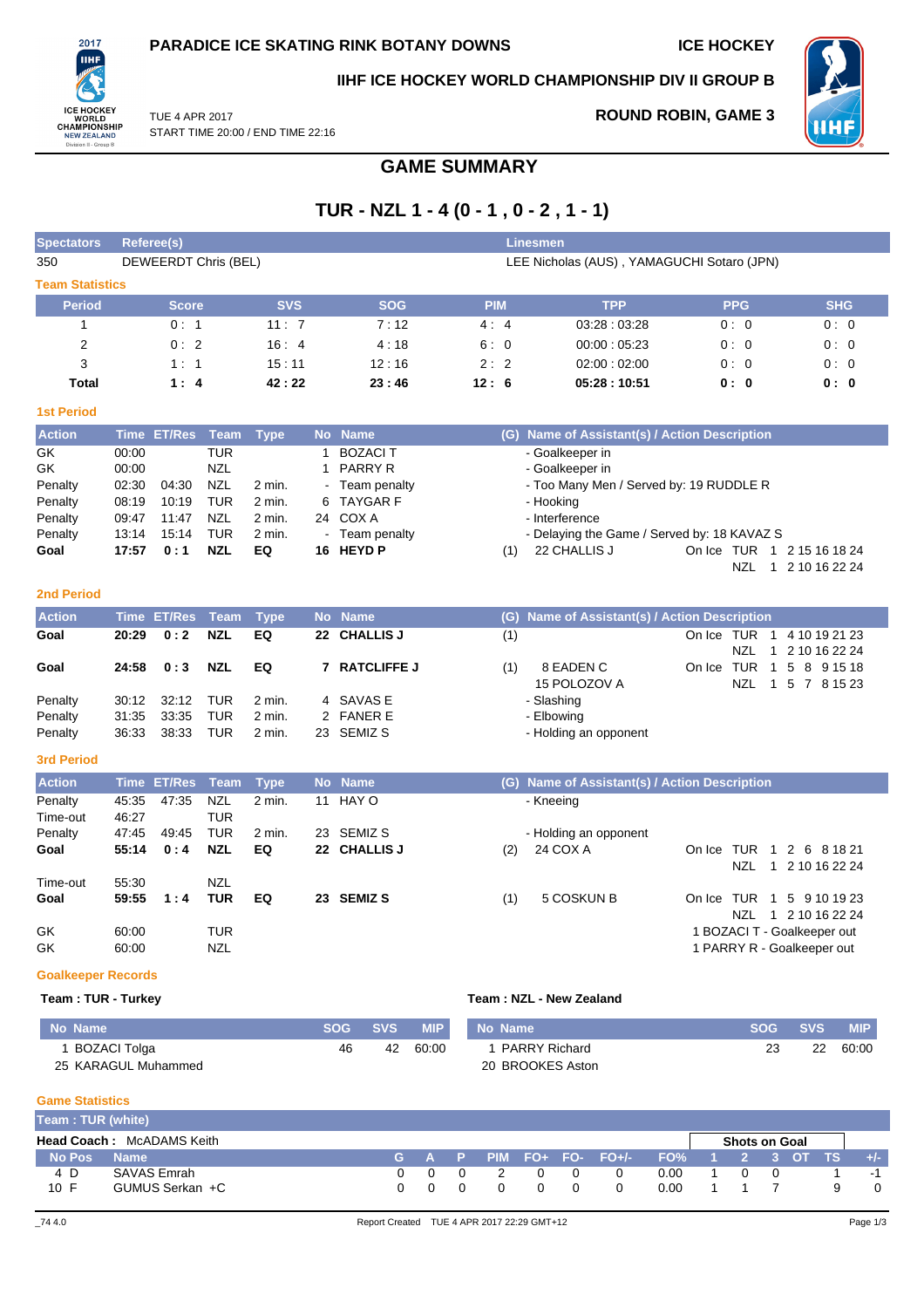## **PARADICE ICE SKATING RINK BOTANY DOWNS ICE HOCKEY**



## **IIHF ICE HOCKEY WORLD CHAMPIONSHIP DIV II GROUP B**



TUE 4 APR 2017 START TIME 20:00 / END TIME 22:16

## **ROUND ROBIN, GAME 3**

|        | Head Coach: McADAMS Keith |          |          |          |                |             |          |          |        |                |                | Shots on Goal  |                        |          |
|--------|---------------------------|----------|----------|----------|----------------|-------------|----------|----------|--------|----------------|----------------|----------------|------------------------|----------|
| No Pos | <b>Name</b>               | G        | AV       | P        | <b>PIM</b>     | $FO+$       | FO-      | $FO+/-$  | FO%    |                | $\overline{2}$ | $\overline{3}$ | <b>OT</b><br><b>TS</b> | $+/-$    |
| $19$ F | HALIL Yusuf +A            | $\Omega$ | 0        | $\Omega$ | 0              |             | $\Omega$ |          | 100.00 | 0              | $\Omega$       | $\Omega$       | 0                      | $\Omega$ |
| 21 D   | <b>KARS Yusuf</b>         | 0        | 0        | 0        | 0              | $\mathbf 0$ | 0        | 0        | 0.00   | 0              | 0              |                |                        | $-2$     |
| 23 F   | SEMIZ Serdar +A           |          | 0        | 1        | 4              | 21          | 13       | 8        | 61.76  | $\Omega$       | 1              | $\overline{2}$ | 3                      | $\Omega$ |
| 2 D    | <b>FANER Emre</b>         | 0        | 0        | 0        | $\overline{2}$ | 0           | $\Omega$ | 0        | 0.00   | 0              | 0              | 0              | 0                      | $-2$     |
| 11 F   | UZUNALI Ogun              | 0        | 0        | 0        | 0              | 0           | 0        | 0        | 0.00   | 0              | 0              | 0              | 0                      | 0        |
| 16 D   | <b>CETINKAYA Gurkan</b>   | 0        | 0        | 0        | 0              | 0           | 0        | 0        | 0.00   | 0              | 0              | 0              | 0                      |          |
| 20 F   | <b>KAMIS Doruk</b>        | 0        | 0        | 0        | 0              | 6           | 13       | $-7$     | 31.58  |                |                | 0              | 2                      | 0        |
| 24 F   | <b>BAKAL Ferhat</b>       | $\Omega$ | $\Omega$ | $\Omega$ | $\Omega$       | 0           | $\Omega$ | 0        | 0.00   | $\overline{2}$ | 0              | $\mathbf 0$    | $\overline{2}$         | -1       |
| 3 D    | <b>SECER Huseyin</b>      | 0        | 0        | 0        | 0              | 0           | 0        | 0        | 0.00   | 0              | 0              | 0              | 0                      | 0        |
| 8 F    | <b>KARS Omer</b>          | 0        | 0        | 0        | 0              |             | 5        | $-4$     | 16.67  | 1              | 0              | 0              |                        | $-2$     |
| 9 D    | <b>OZTURK Gokhun</b>      | 0        | 0        | 0        | 0              | 0           | $\Omega$ | 0        | 0.00   | 0              | $\Omega$       | $\Omega$       | 0                      | 0        |
| 15 F   | <b>BINGOL Sait</b>        | 0        | 0        | 0        | 0              |             | 0        |          | 100.00 | 1              | 0              | $\Omega$       |                        | $-2$     |
| 18 F   | KAVAZ Sefa                | 0        | 0        | 0        | 0              | 3           | 9        | $-6$     | 25.00  | 0              | 1              |                | $\overline{2}$         | $-3$     |
| 5 D    | <b>COSKUN Baris</b>       | 0        |          |          | 0              | 0           | 0        | 0        | 0.00   | 0              | 0              |                |                        | 0        |
| 6 F    | <b>TAYGAR Fatih</b>       | 0        | $\Omega$ | 0        | 2              |             |          | 0        | 50.00  | 0              | 0              | $\Omega$       | $\Omega$               | -1       |
| 12 F   | <b>AKAY Batuhan</b>       | 0        | 0        | 0        | 0              | $\mathbf 0$ | 2        | $-2$     | 0.00   | 0              | 0              | 0              | 0                      | 0        |
| 13 F   | <b>INANC Abdulkadir</b>   | 0        | 0        | 0        | 0              | $\mathbf 0$ | $\Omega$ | 0        | 0.00   | 0              | $\mathbf 0$    | 0              | 0                      | 0        |
| 17 F   | <b>AYTAC Taylan</b>       | $\Omega$ | $\Omega$ | $\Omega$ | $\Omega$       | $\Omega$    | $\Omega$ | $\Omega$ | 0.00   | $\Omega$       | 0              | $\Omega$       | $\Omega$               | 0        |
| 1 GK   | BOZACI Tolga (BP)         | 0        | 0        | 0        | 0              |             |          |          |        | 0              | 0              | 0              | 0                      |          |
| 25 GK  | <b>KARAGUL Muhammed</b>   | 0        | $\Omega$ | 0        | 0              |             |          |          |        | O              | 0              | $\mathbf 0$    | 0                      |          |
| Total  |                           |          |          | 2        | 10             | 34          | 43       | -9       | 44.16  | 7              | 4              | 12             | 23                     |          |

|  | Team: NZL (black) |
|--|-------------------|
|  |                   |

| $1$ valit $1$ is the provided |                           |             |          |          |                |                |          |             |        |                |                |                      |                        |             |
|-------------------------------|---------------------------|-------------|----------|----------|----------------|----------------|----------|-------------|--------|----------------|----------------|----------------------|------------------------|-------------|
|                               | Head Coach: ROUT Maru     |             |          |          |                |                |          |             |        |                |                | <b>Shots on Goal</b> |                        |             |
| <b>No Pos</b>                 | <b>Name</b>               | G           | A        | P        | <b>PIM</b>     | $FO+$          | FO-      | $FO+/-$     | FO%    | 1              | $\overline{2}$ | $\overline{3}$       | <b>TS</b><br><b>OT</b> | $+/-$       |
| 2 D                           | <b>LAWRENCE Jamie</b>     | 0           | $\Omega$ | 0        | 0              | 0              | $\Omega$ | 0           | 0.00   |                | 0              |                      | $\overline{2}$         | $+2$        |
| 10 F                          | <b>HENDERSON Nicholas</b> | 0           | 0        | 0        | 0              | 0              | $\Omega$ | 0           | 0.00   |                |                | 0                    | $\overline{2}$         | $+2$        |
| 16 F                          | HEYD Paris (BP)           |             | $\Omega$ |          | $\Omega$       | 13             | 12       | 1           | 52.00  | 2              | $\overline{2}$ |                      | 5                      | $+2$        |
| 22 F                          | <b>CHALLIS Jordan</b>     | 2           |          | 3        | 0              | 0              | $\Omega$ | $\mathbf 0$ | 0.00   |                | 1              | 2                    | 4                      | $+2$        |
| 24 F                          | COX Andrew +A             | $\Omega$    |          |          | $\overline{2}$ | $\mathbf 0$    |          | -1          | 0.00   | $\mathbf 0$    | $\mathbf 0$    | 2                    | $\overline{2}$         | $+2$        |
| 5 D                           | <b>JACKSON Blake</b>      | 0           | 0        | 0        | 0              | 0              | 0        | 0           | 0.00   | 0              | 0              | 0                    | 0                      | $+1$        |
| 7 F                           | <b>RATCLIFFE Jacob</b>    |             | 0        |          | 0              | 11             | 7        | 4           | 61.11  | 0              | 5              |                      | 6                      | $+1$        |
| F<br>8                        | <b>EADEN Chris</b>        | 0           |          |          | $\Omega$       | 0              | $\Omega$ | 0           | 0.00   | $\Omega$       | 1              | 0                    | 1                      | $+1$        |
| 15 F                          | POLOZOV Aleksandr         | 0           |          |          | 0              | 0              | 0        | 0           | 0.00   | 2              | 0              | 2                    | 4                      | $+1$        |
| 23 D                          | CRAIG Nick +A             | $\Omega$    | $\Omega$ | $\Omega$ | $\Omega$       | $\mathbf 0$    | $\Omega$ | 0           | 0.00   | $\Omega$       | $\mathbf{1}$   | $\Omega$             | 1                      | $+1$        |
| 3 F                           | <b>ATTWELL Michael</b>    | 0           | 0        | 0        | 0              | 7              | 8        | $-1$        | 46.67  | 0              | 0              | 0                    | 0                      | 0           |
| 13 D                          | <b>HAY Andrew</b>         | 0           | 0        | $\Omega$ | 0              | 0              | 0        | 0           | 0.00   | 0              | 0              | 0                    | 0                      | 0           |
| 14 F                          | <b>BURNS Callum</b>       | 0           | 0        | 0        | $\Omega$       | 1              |          | 0           | 50.00  | 0              | $\overline{2}$ | 0                    | $\overline{2}$         | 0           |
| 17 F                          | SOFFER Adam               | $\Omega$    | 0        | 0        | 0              | 0              | 0        | 0           | 0.00   | 0              | $\mathbf{0}$   | 0                    | $\mathbf 0$            | 0           |
| 21 F                          | <b>ELLIS Frazer</b>       | $\Omega$    | $\Omega$ | $\Omega$ | $\Omega$       | $\overline{2}$ |          | 1           | 66.67  | 1              | 0              | $\Omega$             | 1                      | $\Omega$    |
| 6 F                           | <b>HARROP</b> Dale        | 0           | 0        | 0        | 0              | 6              | 4        | 2           | 60.00  | 0              | $\overline{2}$ |                      | 3                      | 0           |
| D<br>9                        | HAINES Berton +C          | 0           | $\Omega$ | 0        | 0              | 0              | 0        | 0           | 0.00   | 2              | $\mathbf 0$    | 0                    | $\overline{2}$         | 0           |
| F<br>11                       | <b>HAY Oliver</b>         | 0           | $\Omega$ | 0        | $\overline{2}$ | 0              | 0        | 0           | 0.00   | 0              | $\overline{2}$ |                      | 3                      | 0           |
| 12 F                          | <b>SANDOY Remy</b>        | $\mathbf 0$ | $\Omega$ | 0        | $\mathbf 0$    | $\mathbf 0$    | 0        | 0           | 0.00   | 0              | 0              | 2                    | $\overline{2}$         | $\mathbf 0$ |
| 19 F                          | RUDDLE Ryan               | $\Omega$    | $\Omega$ | 0        | $\Omega$       | 3              | $\Omega$ | 3           | 100.00 | $\overline{2}$ | 1              | 3                    | 6                      | $\mathbf 0$ |
| GK<br>1                       | <b>PARRY Richard</b>      | 0           | 0        | 0        | 0              |                |          |             |        | 0              | 0              | 0                    | 0                      |             |
| 20 GK                         | <b>BROOKES Aston</b>      | 0           | 0        | 0        | 0              |                |          |             |        | 0              | $\Omega$       | 0                    | 0                      |             |
| <b>Total</b>                  |                           | 4           | 4        | 8        | 4              | 43             | 34       | 9           | 55.84  | 12             | 18             | 16                   | 46                     |             |